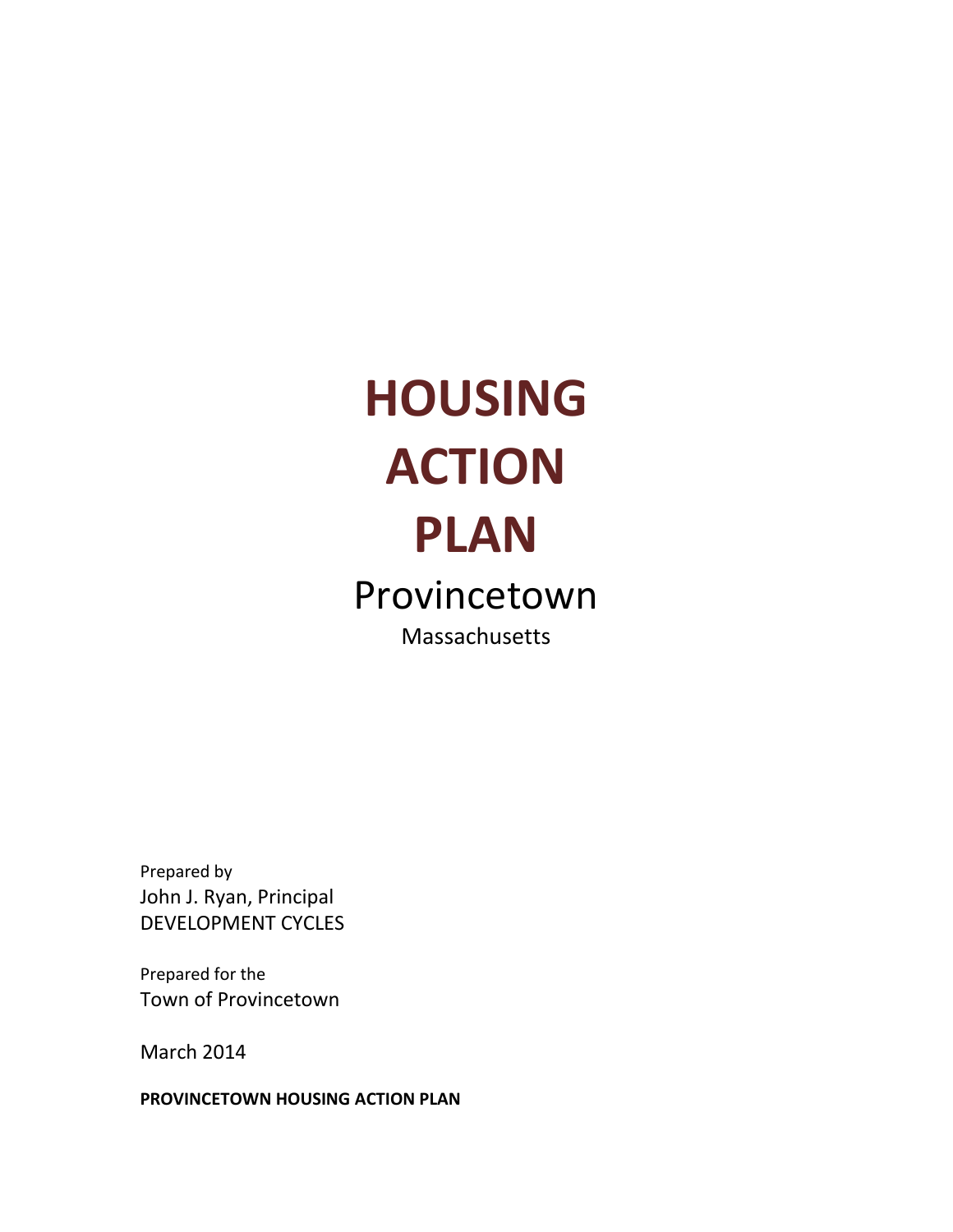#### March 2014

A group of Provincetown officials, citizens and stakeholders came together on December 9, 2013, January 10, 2014 and again on February 28, 2014 to prepare a plan of actions that address Provincetown's housing needs. The individuals listed in Appendix A presented the following list of recommended actions to the Provincetown Community Housing Council (CHC). The CHC in turn voted to accept these recommendations; to present the Housing Action Plan to the Provincetown Board of Selectmen; and to ask the Board of Selectmen to endorse the actions herein and provide ongoing support to see these actions implemented.

#### **PURPOSE**

The motivation to undertake the following Housing Actions comes out of a deep-felt desire to sustain Provincetown as a thriving year-round community that provides safe, secure and affordable housing for year-round and seasonal residents who work in town, for businesses looking for the stable population and housing base needed to expand the community's year round economy, for families hoping to raise their children here, and for seniors hoping to stay in the community as they age.

#### **PROBLEM STATEMENT**

The unique characteristics of Provincetown's restricted land base, its lowwage seasonal economy, and the attractiveness of its housing for seasonal use, are steadily eroding the town's capacity to sustain itself on a year-round basis. The community-housing problem is long-standing and is inherent in these conditions. There are no easy solutions. What is needed, and what those assembled to create this plan bring, is a sense of urgency; a common commitment to do whatever is needed to sustain a viable, diverse year-round community; and the steady commitment to increasing the stock of housing that serves the needs of the community. See Appendix B for the 2013 Provincetown's Housing Needs Assessment.

#### **APPROACH**

There is no one entity in Town that can ensure that these actions happen any more than there is any one entity that can ensure that Provincetown remains a viable year-round community. Ultimately everyone's help is needed: renters and homeowners, young and old, individuals and families, government officials, seasonal residents, realtors, housing developers, and local employers. Everyone is a stakeholder in this endeavor. The actions listed in this document have identified a number of existing entities that can carry forward the actions recommended. In other cases, new entities will need to form to do the work needed. This plan envisions a network of diverse groups working in concert to accomplish these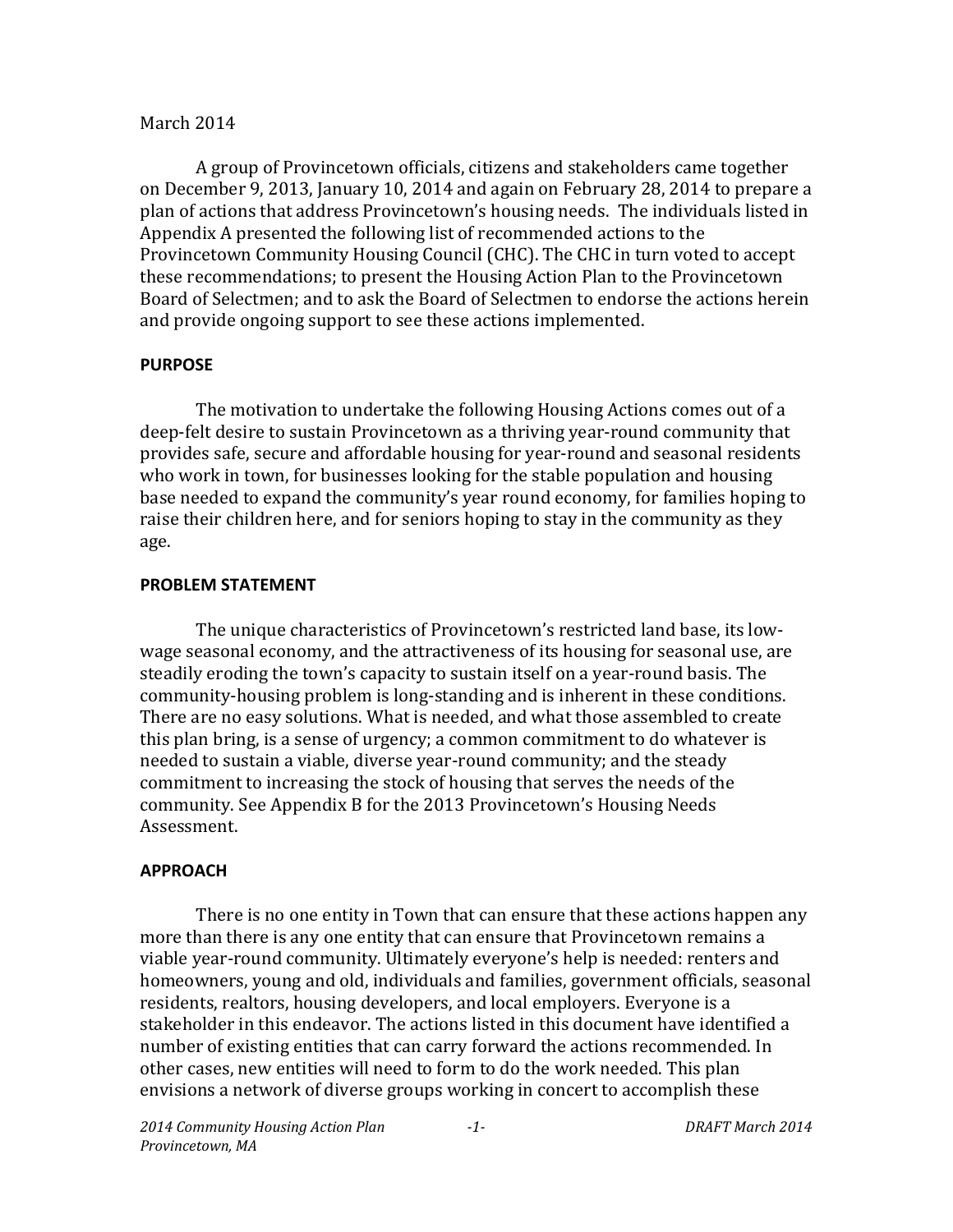individual actions and others that will follow. The Provincetown Community Housing Council (CHC) offers to serve as the hub for that network: facilitating communications between the network partners; engaging ever-broader participation; and monitoring, evaluating and communicating progress on multiple fronts.

#### **KEY LEVERAGE AREAS**

Seven leverage areas focus and organize these proposed actions. These are the key places where community efforts can leverage large changes in the town's capacity to meets its Affordable and Community Housing goals as defined in the zoning by-laws. The seven areas include:

- 1. Education
- 2. Affordable and Community Housing Development and Redevelopment
- 3. Getting the Incentives Right
- 4. Slowing the Loss of Year-Round Rental Stock
- 5. Engaging the Second Home Community
- 6. Connecting Owners and Renters
- 7. Funding the Effort

#### **TARGETS**

When faced with a large and difficult challenge like this, it is important to aim for real and positive change that can be measured year-to-year. With that in mind, the proposed actions are intended to help meet two numeric targets:

- **We set a target of doubling the number of Affordable and Community Housing units from 200 to 400 by 2025** (see Appendix B);
- **Each year from 2014 to 2025, our target is to add more units of Affordable and Community Housing than the number of housing units lost to condominium conversion**
- **We set a short-term target of achieving a 10 percent level of the state's Subsidized Housing Inventory by 2017.**

This will require a broad array of micro- and larger scale, as well as both short-term and permanent additions to the town's Affordable and Community Housing stock. The nature and severity of the Affordable and Community Housing need demands flexibility of approach to meet the scale of these targets.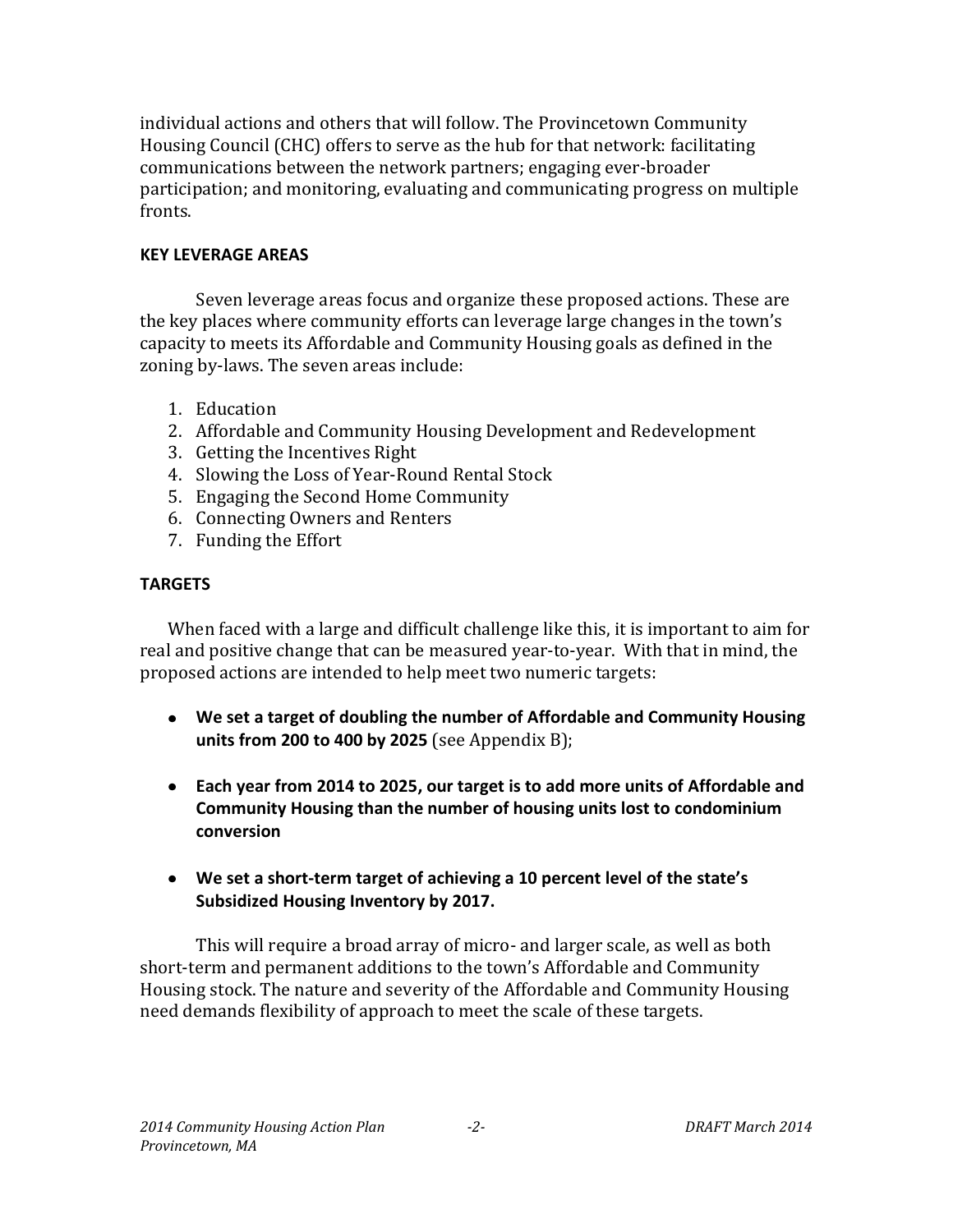# **ACTIONS**

The following identify specific actions within each leverage area aimed to achieve the targets of this 2014 Affordable and Community Housing Action Plan.

#### 1. EDUCATION

This leverage point is critical to the success of all the others. Education covers a range of ongoing actions needed to communicate the nature of the housing situation in Provincetown and its impact on the sustainability of the year-round community. Education includes the sharing of accurate information about the progress of efforts to address the problem. This leverage point includes engaging parts of the community (such as the young, families, renters, employers and the like) who are the "real faces" of this problem and whose involvement will promote positive change, as well as communicating with other sectors of the community whose concerns may be impeding progress.

**Action 1.1. Task the Provincetown Community Housing Council (CHC) to develop a broad housing education plan to identify key audiences, including secondhomeowners, engage key opinion leaders, develop the networks to communicate information, craft effective messages to communicate the importance of this issue, and develop methods for providing information to key audiences on a regular and as needed basis.**

**Action 1.2. Task the CHC with educating the community by identifying and publicizing a resource/point of contact for anyone experiencing discrimination based on race, color, sex, sexual orientation, national origin, religion, disability, marital status, ancestry, veteran status, children, age, family makeup, or those who are protected by the Fair Housing Law.**

The CHC may serve at first only to convene this effort and ensure that a plan develops in a timely fashion. The CHC will serve as the hub in implementing this plan through many other organizations.

## 2. AFFORDABLE AND COMMUNITY HOUSING DEVELOPMENT& REDEVELOPMENT

In order to address the scale of the community-housing need, Provincetown will need to support new project-scale developments, as well as reuse of existing structures, and micro-developments aimed at creating as little as one unit at a time. Given the limited opportunities to develop land or existing structures, the focus should be on dedicating as much of these limited resources to Affordable and Community Housing purposes. Key actions include: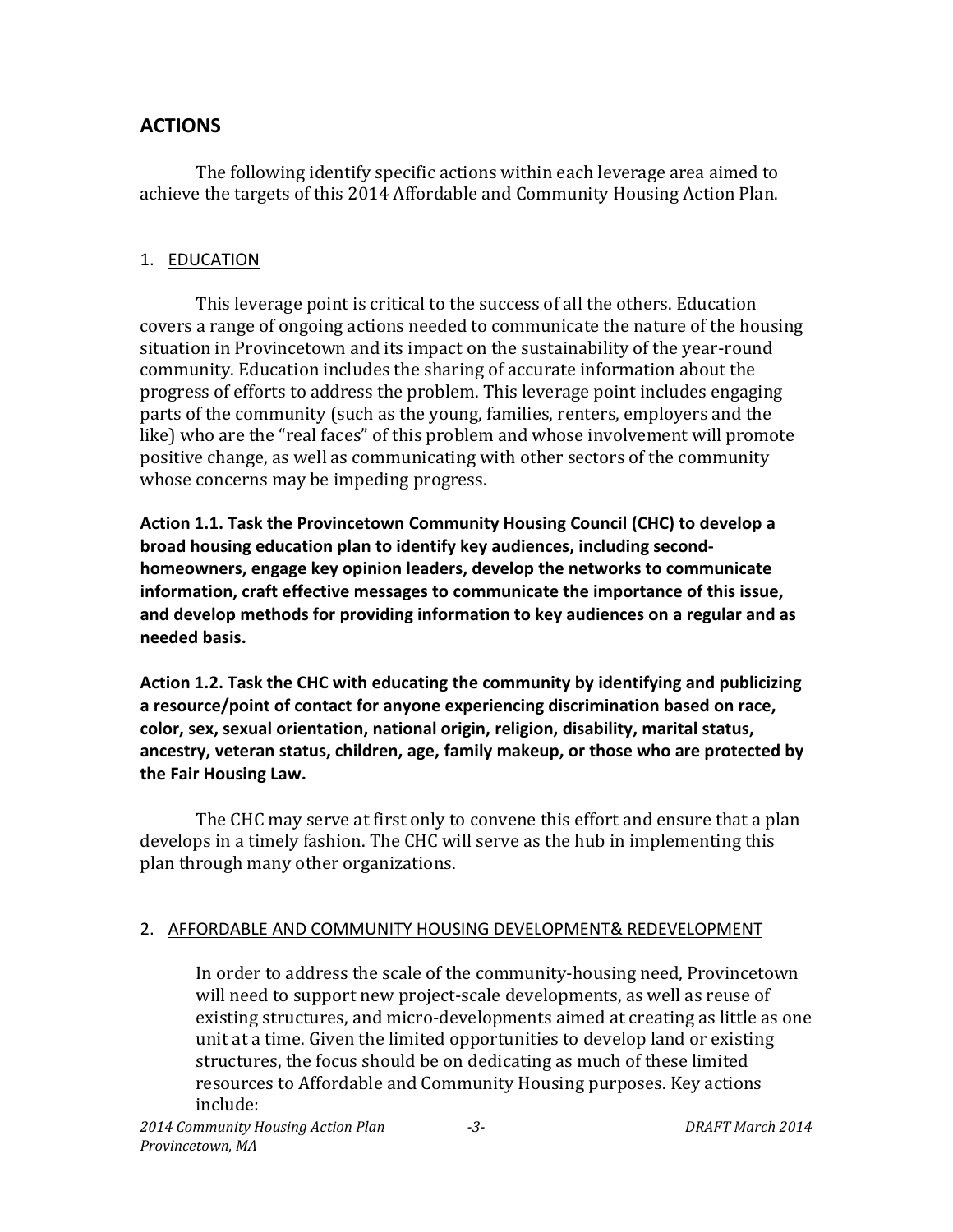#### **Action 2.1. Task the Provincetown Housing Authority (PHA) with accelerating its efforts to expand Maushope Senior Housing.**

The PHA has been working on the development of an additional 16-19 units of senior housing to the existing Maushope project. The need for additional acquisition and state financing represent key hurdles to making this happen. Highlighting this action is a way of providing support and encouragement for the PHA to accelerate to make this happen. The CHC invites the PHA to use the Council as a resource to address their development challenges.

*[Note: A Massachusetts Community Development Block Grant was submitted for \$800,000 on 2/14/14 for a sewer connection and for planning funds to allow for expansion. Awards may be announced in June 2014.]*

## **Action 2.2. Task the Provincetown Board of Selectmen (BOS) and the town's state legislative delegation to support Community Housing Resource's effort to accelerate the development of Stable Path, a 23-unit rental project proposed off Race Point Road.**

Stable Path is a proposed 23-unit rental development located off Race Point Road. The developer Community Housing Resource, Inc. (CHR) secured \$540,000 in Community Preservation Act (CPA) funding in 2009. The Community Housing Council also approved an additional \$175,000 in Provincetown Affordable Housing Trust Funds on 7/18/13. The project remains in the funding pipeline with the MA Department of Housing & Community Development (DHCD). The Board of Selectmen approved a strong letter of support on 2/24/14. CPA funds committed by the CPC and Town Meeting are a critical piece of the funding and must remain committed. There is the need for the BOS and the state legislative delegation to continue support for and lobby to accelerate the funding to develop this project.

#### **Action 2.3. Task the CHC with inviting the Cape Cod chapter of Habitat for Humanity to partner with them to identify and create new housing opportunities using Habitat for Humanity in Provincetown.**

Habitat for Humanity is active in Truro and several other Cape communities. In addition to offering a well-proven model for creating small-scale additions to Affordable and Community Housing, Habitat for Humanity is often a highly effective generator of community participation and engagement in the challenges of affordable housing generally.

**Action 2.4. Task the Board of Selectmen with requesting from the Town's Housing Specialist an updated assessment of the development potential of existing townowned land and buildings for creation of Affordable and Community Housing.**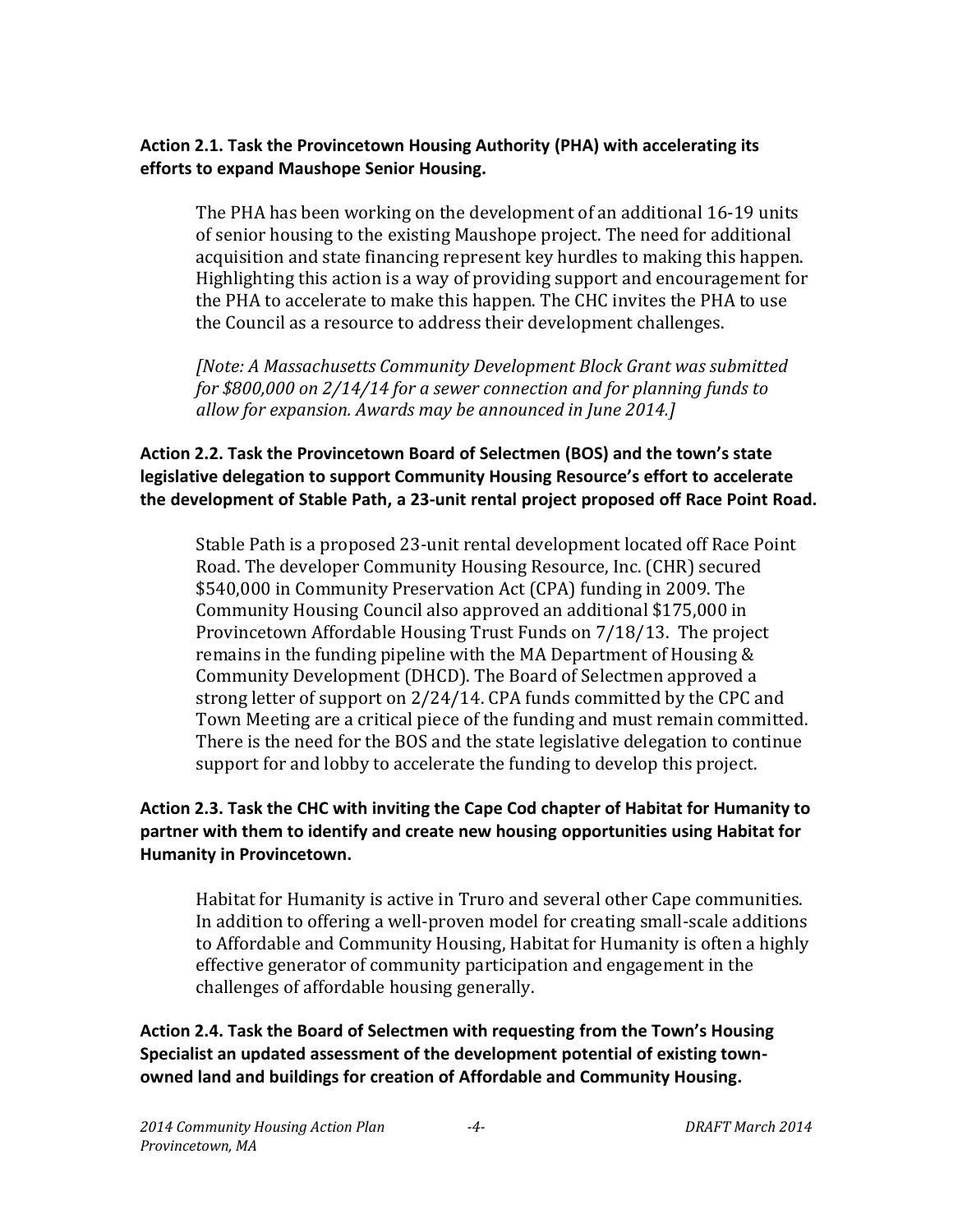This assessment should consider the potential for a land swap involving the school departments land at Motta Field as well as the ability of the Town to apply for CDBG funds for infrastructure improvements to support development of town owned parcels for Affordable and Community Housing purposes.

**Action 2.5. Task the CHC with inviting local employers, town officials, and developers to discuss the potential development of seasonal workforce housing that could include utilization of the Grace Gouveia building (if available) or Old Community Center among its options.**

*[NOTE: Proposals have been received by the Town and are under review that may meet this action step.]*

**Action 2.6. Task the CHC to invite the Provincetown Chamber of Commerce, the Provincetown Business Guild, the Provincetown Visitors Service Board, and the business community to discuss a meaningful assessment of the need for seasonal housing.**

#### 3. GETTING THE INCENTIVES RIGHT

Provincetown has tried a number of incentives to promote using existing structures as Affordable and Community Housing additions, but to date the utilization of these incentives remains low. Participants at the housing summit recognized that when created the goal of these incentives was to create long-term affordability covenants in exchange for the tax or use relief offered. Given the underutilization of these incentives and the critical need for even short- and medium-term increases in affordable rental stock, the length and character of the restrictions need to better match the willingness of residents to utilize them. As part of an overall plan to reduce owners' reluctance to renting to seasonal and year-round residents, the next set of actions ask the Planning Board to adjust the incentives to promote greater utilization.

**Action 3.1. Task the Provincetown Planning Board with amending appropriate articles of the Zoning By-law that affect the permitting of accessory units by changing the 20 year deed restriction to a shorter-term contract with the Town. Accessory units are allowed under zoning by-law section 4800. As part of this action, task the Provincetown Community Preservation Committee (CPC) with proposing the use of CPA funds to contract for outreach and administration of units in program.**

**Action 3.2. Task the Board of Selectmen to adopt a policy authorizing eligibility under the current Property Tax Exemption program [Chapter 408 of the Acts of 2002] to allow for eligibility up to 80% AMI [Area Median Income] in a manner that reflects the**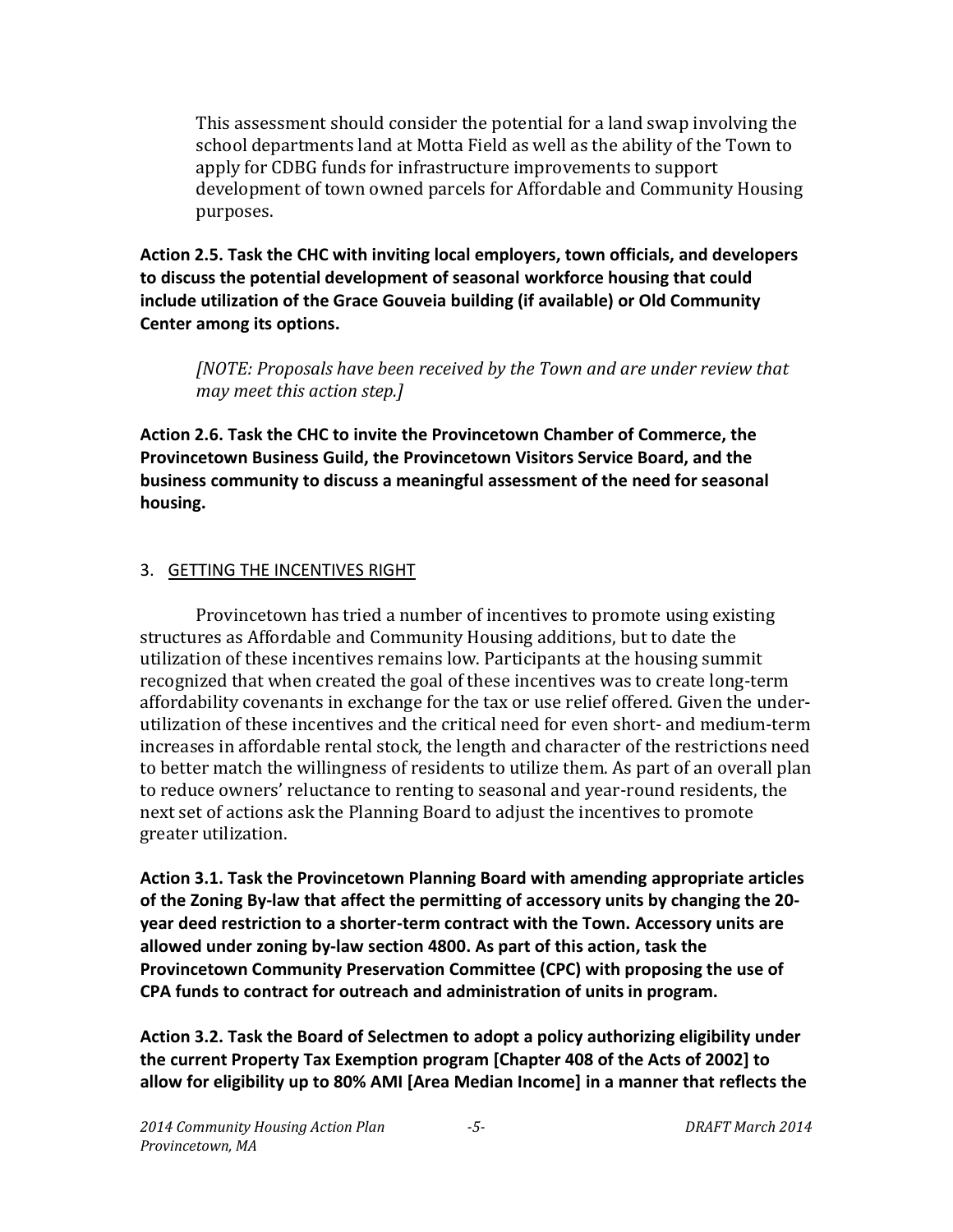**need across a range of eligible incomes. This increase from the current 60% AMI will allow for greater incentives to allow for greater participation.**

**Action 3.3. Task the Planning Board with reviewing the existing special permits, subdivision approvals, and zoning by-laws for language that prevents or discourages the use of any residential property for year-round rental and provide a plan of action to remove those discouragements.**

Certain special permits and sub-division approvals may contain language that prohibits rentals. An effort to identify those restrictions and where possible eliminate or work around them would remove both a real and perceived hindrance to making more year-round rentals available.

**Action 3.4. Task the Planning Board with examining ways to allow accessory dwelling to be separate from OR attached to a main building, if such dwellings are used expressly for year-round Affordable and Community Housing.**

**Action 3.5. Task the Town Planner to identify the mechanism that would allow for forgiveness of sewer betterment and other permitting fees when "Affordable and Community Housing" units are created.**

**Action 3.6. Task the CHC and CPC with working together to create a mechanism to subsidize the cost of rehabilitation done for the purpose of using existing structures to increase Affordable and Community Housing options.**

**Action 3.7. Task the BOS with updating the Local Comprehensive Plan (LCP).**

## 4. SLOWING THE LOSS OF YEAR-ROUND RENTAL STOCK

While the Town of Provincetown has been sincerely committed to filling the bucket of Affordable and Community Housing options, the steady conversion of multi-family residences to seasonal condominiums represents a hole in that bucket. Though the creators of this plan understand that this is a politically charged and legally sensitive issue, to do nothing to stem the loss of these units seems untenable. The following actions seek to explore what can be done within the framework of state law to stem the loss of multi-family units in this way; and also to explore whether there may be some way for the process of condo-conversion to be diverted to serve Affordable and Community Housing needs more effectively.

**Action 4.1. Task the BOS with authorizing legal counsel to prepare a report on legal avenues to reducing the conversion of residential properties to condominiums except where those conversions add to the stock of year-round, Affordable and Community Housing.**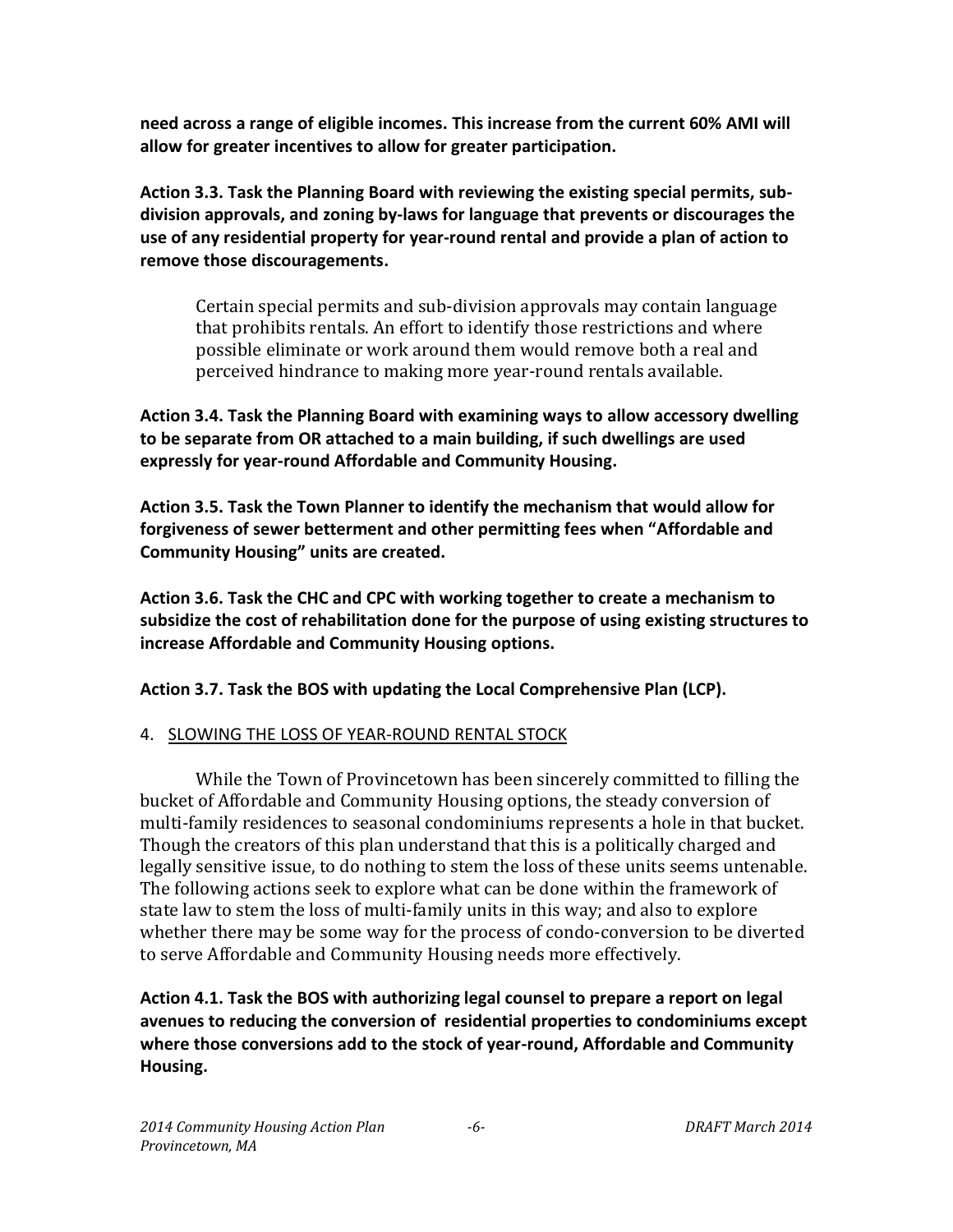**Action 4.2. Based on the report from Town Counsel (Action 4.1), task the Planning Board with amending the applicable provisions of the zoning bylaw relating to condominium conversions to reduce the rate of conversion of residential properties to condominiums except where those conversions add to the stock of year-round Affordable and Community Housing.**

**Action 4.3. Task the Planning Board and Zoning Board of Appeals to give priority in decisions for year-round affordable and community housing units when determining community benefit in the granting of Special Permits and Site Plan Approvals.**

It will be important for the BOS, in its appointing authority, to ensure promotion of this action.

**Action 4.4. Task the CHC with inviting local realtors and condo-conversion development specialists to engage in discussions over the potential for the condoconversion process to create Affordable and Community Housing rather than reduce the stock of year-round housing available.**

Local developers and realtors use condominium conversion law to meet the needs of vacation-home buyers. If even one Realtor or developer was willing to put their considerable skill and experience to using the condo-conversion process to help resolve the problem, it would create a partnership that could utilize the financial and political support to compete more effectively when properties became available for conversion.

#### 5. ENGAGING THE SECOND HOME COMMUNITY

In community housing consultant John Ryan's view, Provincetown's second home community holds the key to the town's future, for better or for worse. This element of the community possesses organizational capacity, political influence, and financial means far beyond what exists among the town's year-round residents. By tapping a common love for the community and what it stands for; understanding and respecting each others' needs and motivations; and creating meaningful opportunities to deepen a sense of belonging and investment in the community, residents can ensure that their influence creates a better Provincetown. No investment in time or effort; no change in policy or shift in tax burden has greater potential to address Provincetown's Affordable and Community Housing need than a sincere investment in making second homeowners true partners in the community.

**Action 5.1. Task the CHC, the PHA and the Council on Aging (COA), with beginning a dialogue with the Provincetown Part-time Resident Tax Payers Association (PPRTPA) and other second homeowners about the critical housing issues that Provincetown faces and to discuss ways that the second home community could engage more**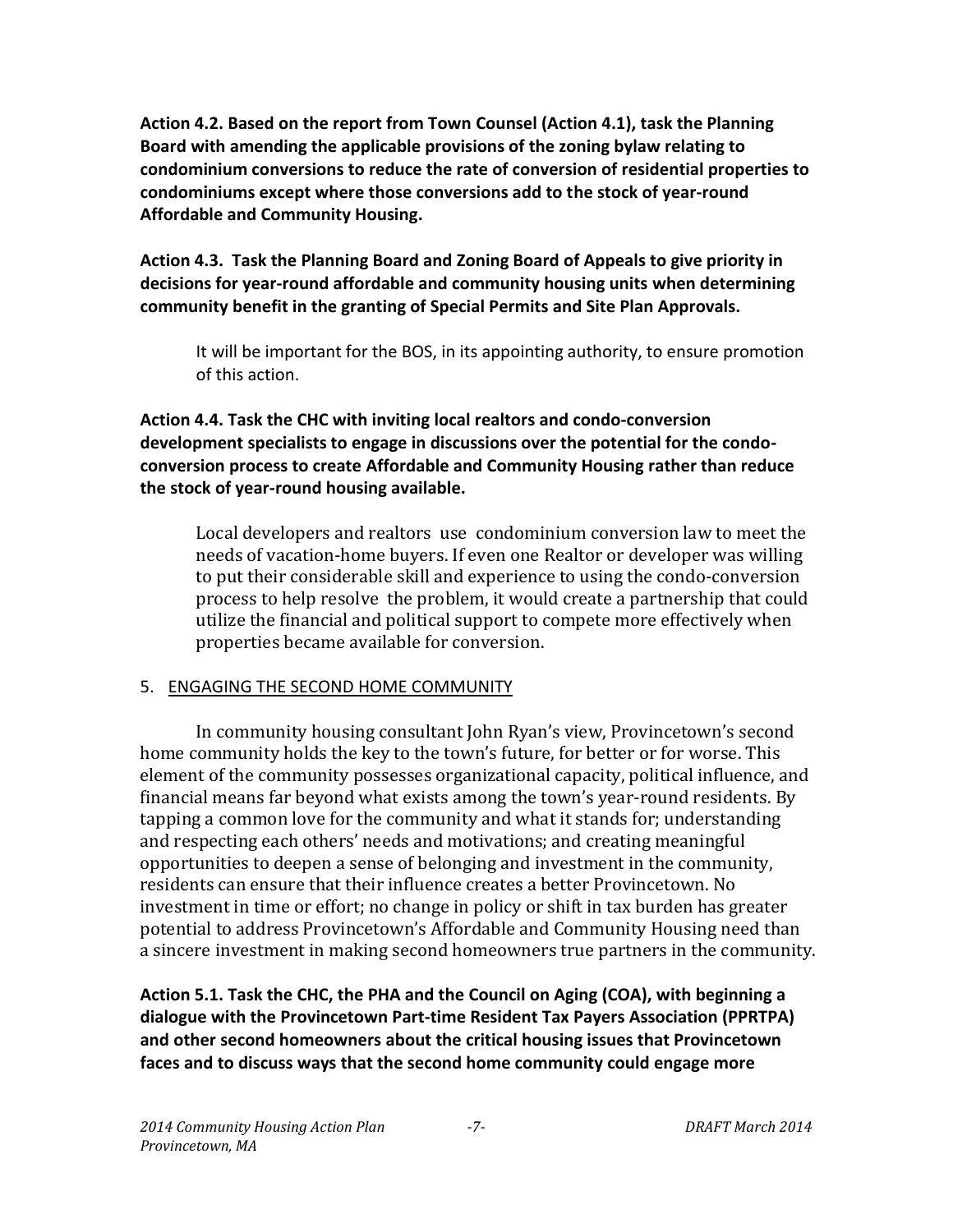**meaningfully in helping realize a thriving year-round community that addresses the core interest of both seasonal and year-round residents.** 

Such discussions are already underway but need to remain a focus of the CHC until such time as an entity emerges with the specific mission of fostering partnership between the year-round and second home communities.

**Action 5.2. Task the CHC, BOS and the leadership of the (PPRTPA) and other second homeowners with exploring the possibility of holding a community gathering with its second home community (similar to that done in Eastham), sometime in the summer of 2014, that includes a community forum intended to kick off a concerted effort to engage the second home community in helping realize the town's vision for a viable year-round community, especially as it relates to Affordable and Community Housing needs.** 

This action is a time-sensitive and thus prioritized part of that dialogue.

**Action 5.3. Task Provincetown's Housing Specialist with examining appropriate vehicles including the Affordable Housing Trust Fund to deliver tax-deductible benefits for any charitable giving that may arise from partnership with the second home community.** 

One motivation for building a stronger partnership with the second-home community is to seek their financial help in addressing the cost of creating community-housing opportunities. This action ensures that an effective structure exists to seek and receive charitable giving.

# 6. CONNECTING OWNERS AND RENTERS

A series of cost-effective strategies can alleviate some of the stress in knowing whether a prospective tenant (or landlord for that matter) represents a good match. These strategies are aimed at speeding up the exchange of information, providing supports that help reduce the psychological barriers to opening up one's home to a stranger. The actions address needs of seasonal and year-round renters, older residents, and second homeowners differently, as follows:

**Action 6.1 Task the CHC with inviting CHR, the Cape Cod Landlords Association, the Connecting Owners and Renters Working Group, and PPRTPA to discuss the option of some new or existing entity serving to assist both potential homeowners looking to mitigate the risks of renting and to qualified renters seeking appropriate housing.**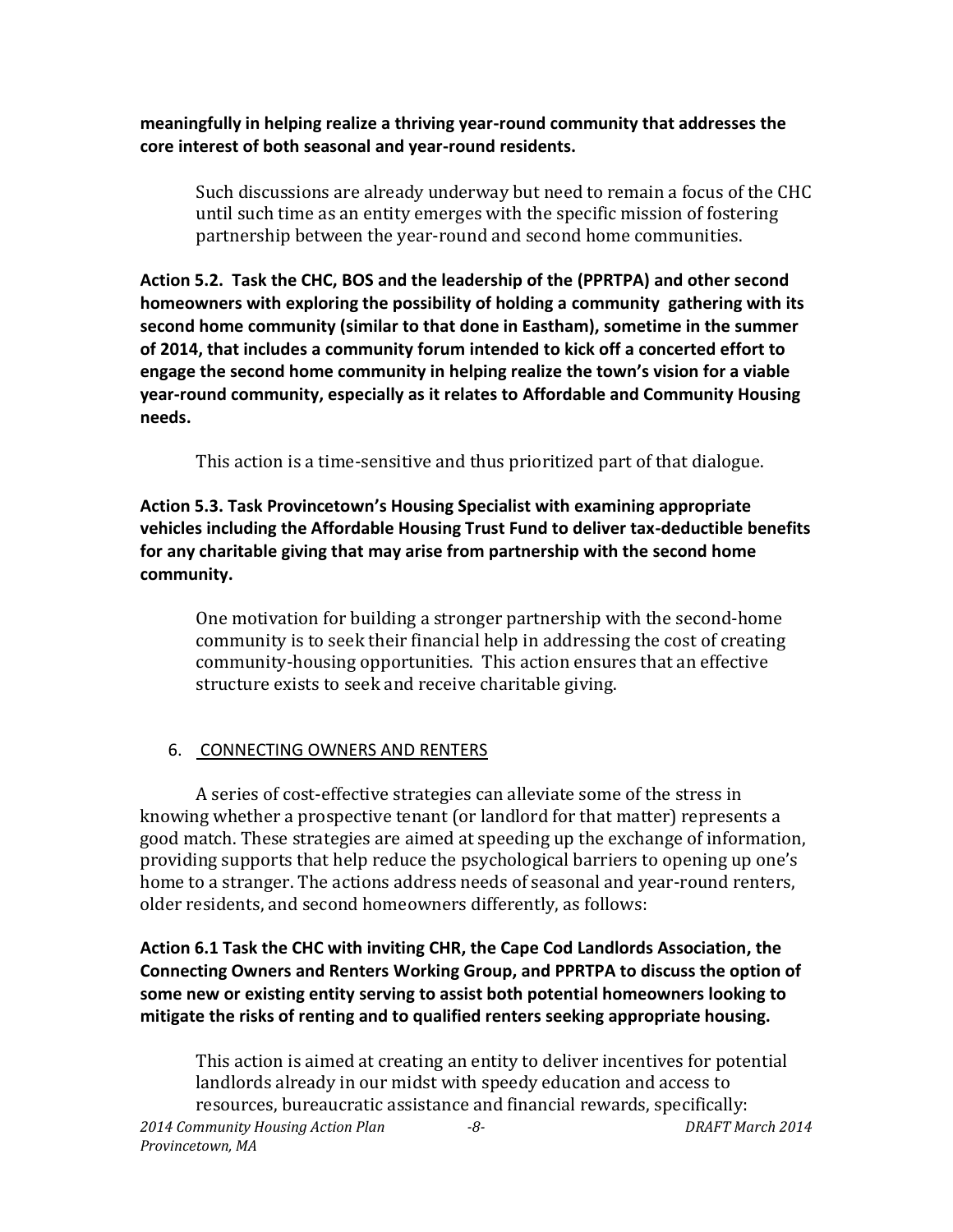- Streamline the renting process by acting as liaison between renters and potential landlords;
- Education: Providing programs for existing and prospective landlords;
- Referral: directing potential landlords to state resources, like the Cape Cod Landlord's Association, which offers seminars in vetting rental applicants and doing reference and credit checks;
- Matching: Establish a web-based matching program for renters and landlords to find each other, like a tenant adoption database; and
- Program Employees: Helping address the specific housing needs of  $I-1$ and H2B employees.

#### **Action 6.2 Task the CHC with examining the viability of creating a fund-raised indemnity fund.**

This fund would help new second-home owners who take the initiative to rent seasonally or year-round to year-round residents recover at least some of the un-recouped costs resulting from damage caused by tenants.

## **Action 6.3 Task the Connecting Owners and Renters Working Group and the CHC with identifying the issues, process and structure of establishing a home-sharing program.**

## 7. FUNDING THE EFFORT

There is the clear recognition that the cost of reaching these targets that are necessary to ensuring a viable year-round community is great. There is no single or even multiple sources of money at this point to fund this effort. The following actions represent a start in identifying new sources of financing needed to create community-housing opportunities in Provincetown going forward. The task of continuing to seek funding to make these actions happen will be ongoing.

## **Action 7.1. Task the CHC, CPC, BOS and Provincetown Finance Committee with supporting a Town Meeting warrant article to once again reserve 60% of CPA funds for Affordable and Community Housing uses.**

Current restrictions provide that 10% of CPA funds be dedicated to affordable housing initiatives, 10% for historic preservation initiatives, 10% for open space/recreation initiatives and the remaining 70% undesignated and available for any category. While flexibility currently exists in utilizing 70% of CPA funds, it is suggested that the allocation of CPA funds to affordable housing initiatives be maximized. It is understood that this initiative is already in process.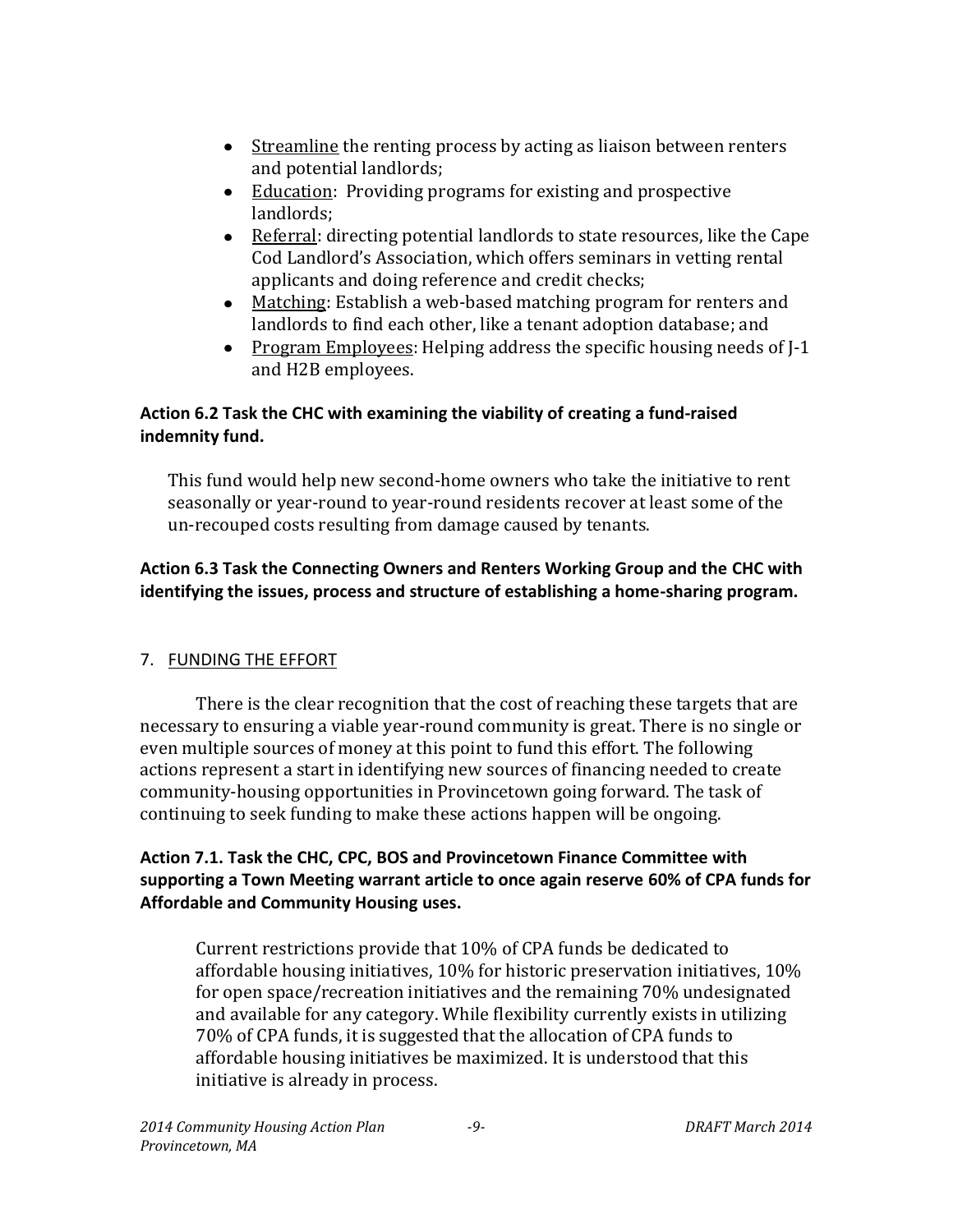**Action 7.2. Task the CHC, BOS and Provincetown Finance Committee with supporting a Town Meeting warrant article to reserve the revenue from any expansion of the rooms tax or the realization of any real estate transfer tax to be dedicated to Affordable and Community Housing purposes.**

#### **Action 7.3 Task the CHC with soliciting interest in the creation of an organization dedicated to Affordable and Community Housing fundraising**

Currently, there are major fundraising events held during various times throughout the year. The principal beneficiaries include ASGCC, HOW and SKIP, each highly deserving organizations providing valuable services to the community. ASGCC and HOW also include an element of affordable housing within their mission. However, there is a lack of comparable fundraising events held which are devoted entirely to affordable housing. Consider, for example, the 2013 Halloween Beaux Arts Ball. While Town residents are among the attendees at this event, many attendees also come from outside the community. Such an event held for affordable housing initiatives could draw donor dollars from outside the community that are currently not being captured.

Another concept -- Adopt-A-Project -- envisions an initiative to combine community outreach with targeted, personalized fundraising projects. For example, a specific individual or family situation could be spotlighted, in a manner which protects their personal identity if appropriate. The spotlight could explain the current situation, the goal to be accomplished and the amount of money and effort it would take to reach that goal. By personalizing situations, it helps to "put a name or a face" to the housing crisis and can spur action and hopefully financial contributions that might not otherwise be made.

#### **Action 7.4. Task the Provincetown Town Manager with determining the feasibility of providing for a voluntary donation check box on property tax bills.**

#### **APPENDICES**

- Appendix A. Listing of Participants attending each Housing Summit meeting and those who voted on the Housing Action Plan approved on February 28, 2014
- Appendix B. Provincetown's Community Housing Inventory, 2014
- Appendix C. The 2013 Provincetown's Housing Needs Assessment prepared by John Ryan, Development Cycles

#### Appendix D. Matrix of Proposed Housing Actions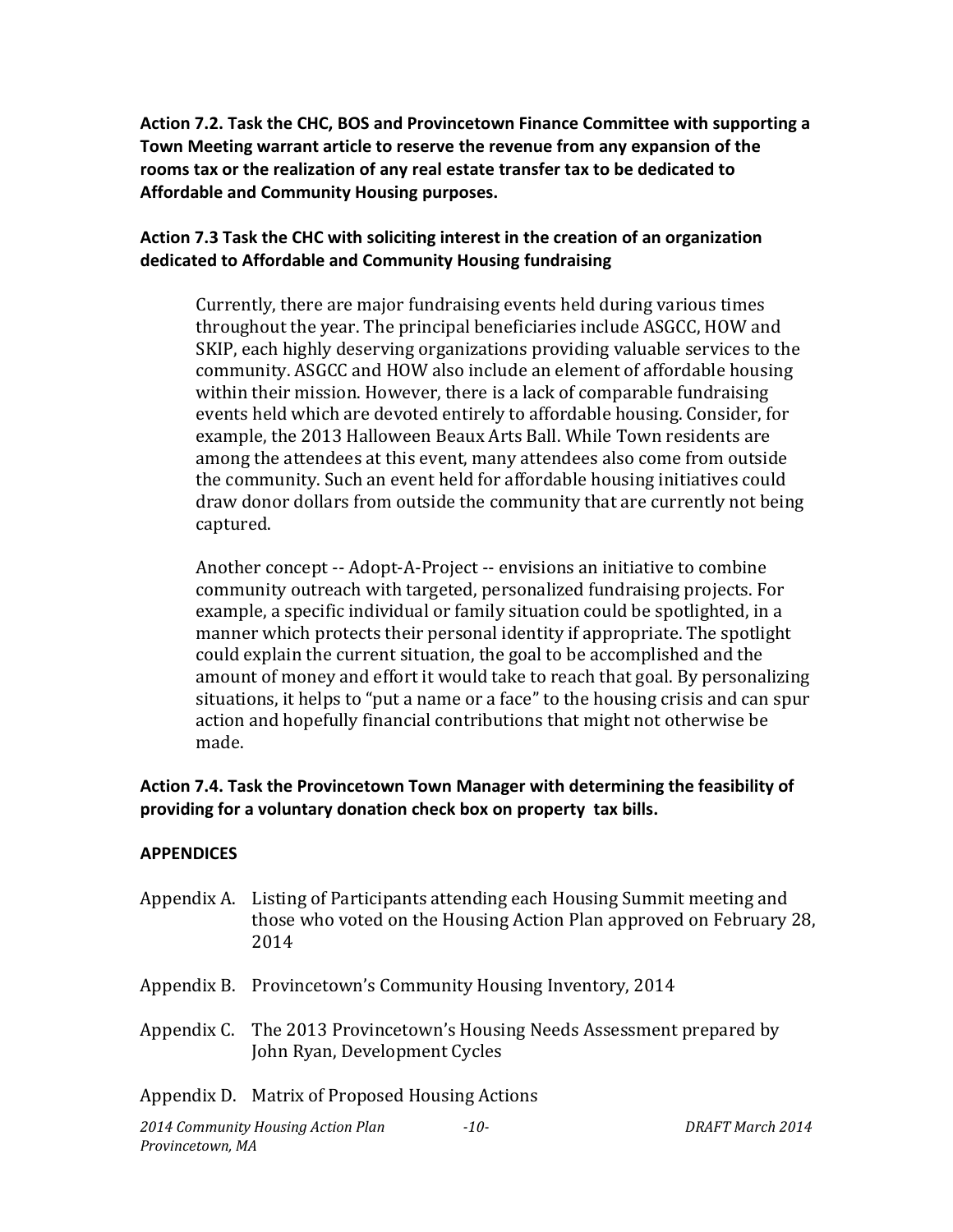# **Provincetown Housing Action Plan APPENDIX A**

# **Attendees at Housing Summit 1/10/14 and/or Follow-up Meeting 2/28/14**

|        | Ainikki- Helena | Riikonan         |        | Mary-Jo                       | Avellar           |
|--------|-----------------|------------------|--------|-------------------------------|-------------------|
| V      | Amy             | Davies           |        | Maureen                       | <b>Hurst</b>      |
|        | Andrea          | Lavenets         |        | Maxine                        | Smith             |
|        | Andrew          | Nelson           |        | Michelle                      | Genova            |
| V      | Ann             | Maguire          | V      | Michelle                      | Jarusiewicz       |
|        | Ann             | Wood             | V      | Nancy                         | Jacobsen          |
| V      | <b>Betty</b>    | Willliams        | V      | Nancy                         | Lynch             |
|        | Bill            | <b>Meadows</b>   |        | Norman                        | Barry             |
|        |                 |                  |        | Pamela                        | Haley             |
|        | Candace         | Collins-Boden    |        | Patrick                       | Manning           |
|        | Carl            | <b>Brotman</b>   |        | Paul                          | <b>Ruchinskis</b> |
|        | Cass            | Benson           |        | Polly                         | <b>Burrell</b>    |
| V      | Catherine       | Russo            |        | Rachel                        | <b>Butler</b>     |
| V      | Char            | Priolo           |        | Raphael                       | Richter           |
|        | Cheryl          | Andrews          | V      | Rev Brenda                    | Haywood           |
| V      | Chris           | Hottle           |        | Richard                       | Kapler            |
|        | Chris           | Morin<br>Gardner |        | Robert                        | Jason             |
| V      | David           |                  |        | Sally                         | <b>Brotman</b>    |
|        | David           | Lupone           | $\vee$ | Sarah                         | <b>Bailey</b>     |
|        | David           | McChesney        |        | Shira                         | Kavon             |
| V      | Dian            | Hamilton         | V      | Stephen                       | Milkewicz         |
| $\vee$ | Donna           | <b>Szeker</b>    |        | Susan                         | Avellar           |
|        | Duane           | <b>Steele</b>    | V      | Susan                         | Cook              |
|        | Elaine          | Anderson         | V      | Ted                           | Malone            |
|        | Erik            | Yingling         |        | Tiffany                       | Crain             |
|        | Francis         | Santos           | V      | Tom                           | Bifani            |
|        | Gloria          | McPherson        |        | Tom                           | Donegan           |
|        | <b>Jack</b>     | Horner           |        | Vida                          | Hamnquist         |
|        | Jennifer        | Cabral           |        |                               |                   |
|        | John            | Economos         |        | $V =$ voted on Action Plan on |                   |
|        | John            | Ryan             |        | 2/28/14                       |                   |
| V      | Kate            | Wilkinson        |        |                               |                   |
| V      | Khristine       | Hopkins          |        |                               |                   |
| V      | Kitty           | Cotter           |        |                               |                   |
| V      | Kristin         | Hatch            |        |                               |                   |
|        | Lorraine        | Kujawa           |        |                               |                   |
| V      | Louise          | Silver           |        |                               |                   |
|        | Maggie          | Flanagan         |        |                               |                   |
|        | Marjorie        | Sanson           |        |                               |                   |
|        | Mark            | Weinress         |        |                               |                   |
| V      | Maria           | Marelli          |        |                               |                   |
|        | Mary            | Abt              |        |                               |                   |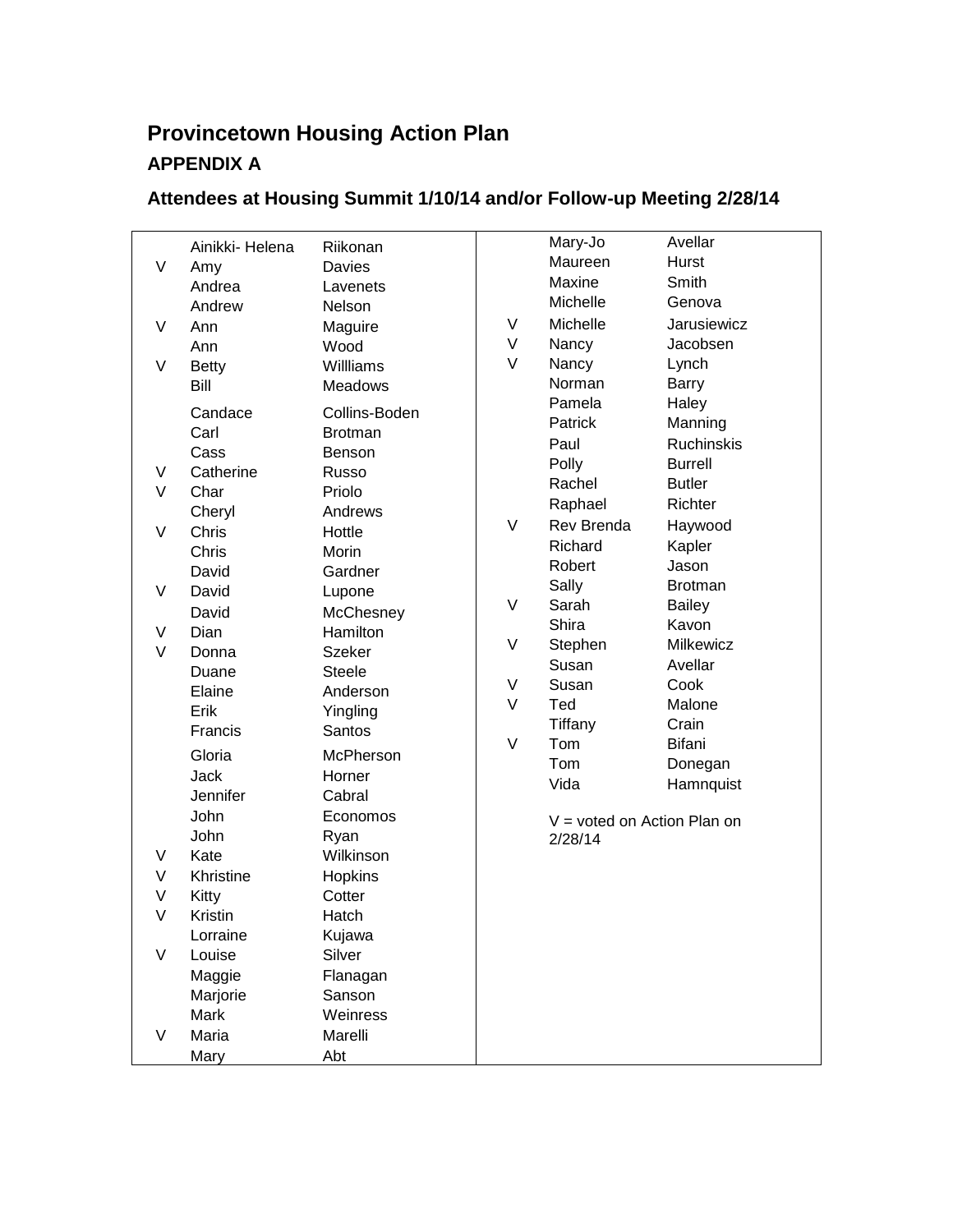# **HOUSING ACTION PLAN** *DRAFT*

#### **APPENDIX B**

| <b>Provincetown Community Housing Units</b>                            |                       |                  |            |  |  |  |  |
|------------------------------------------------------------------------|-----------------------|------------------|------------|--|--|--|--|
| <b>Massachusetts Department of Housing &amp; Community Development</b> |                       |                  |            |  |  |  |  |
| <b>Chapter 40B Subsidized Housing Inventory</b>                        |                       |                  |            |  |  |  |  |
| Town of Provincetown                                                   |                       | 2/1/2014         |            |  |  |  |  |
| as of 2/18/14                                                          | <b>DHCD Certified</b> |                  |            |  |  |  |  |
|                                                                        | 40B                   |                  |            |  |  |  |  |
|                                                                        | <b>Units</b>          | <b>40B Units</b> |            |  |  |  |  |
| <b>Property</b>                                                        | rental                | ownership        | Year end   |  |  |  |  |
| Harry Kemp Way [Ch 667-1, Housing Authority]                           | 24                    |                  | perpetuity |  |  |  |  |
| Pearl/Court [Ch 705-1, Housing Authority]                              | 5                     |                  | perpetuity |  |  |  |  |
| Harry Kemp Way [Ch 705-2, Housing Authority]                           | 4                     |                  | perpetuity |  |  |  |  |
| 214 Bradford Street [Foley House]                                      | 10                    |                  | 2036       |  |  |  |  |
| 27A Conwell Street                                                     | 5                     |                  | 2017       |  |  |  |  |
| Housing Rehab Program                                                  |                       | $\overline{7}$   | 2017-2021  |  |  |  |  |
| 35 Conwell St [Hensche estates]                                        |                       | 7                | 2041       |  |  |  |  |
| 27 Nelson Avenue                                                       | $\overline{2}$        |                  | 2031       |  |  |  |  |
| 56 West Vine Street                                                    |                       | 1                | 2042       |  |  |  |  |
| 24 Captain Bertie's Way                                                |                       | 5                | 2041       |  |  |  |  |
| 32 Conwell Street                                                      | 18                    |                  | 2042       |  |  |  |  |
| 56B West Vine Street                                                   |                       | 1                | 2042       |  |  |  |  |
| 83 Shank Painter Rd                                                    | 15                    |                  | perpetuity |  |  |  |  |
| 139 Bradford Street                                                    | 1                     |                  | 2041       |  |  |  |  |
| 5 Fritz's Way [Habitat]                                                |                       | 2                | 2053       |  |  |  |  |
| 122 Bradford St Ext [Meadows]                                          | 5                     | 9                | perpetuity |  |  |  |  |
| 40A Nelson Ave                                                         | 6                     |                  | 2103       |  |  |  |  |
| 54-58 Harry Kemp Way                                                   | 4                     |                  | 2054       |  |  |  |  |
| Herring Cove Village                                                   |                       | 3                | perpetuity |  |  |  |  |
| 90 Shank Painter Rd [Province Landing]                                 | 50                    |                  | perpetuity |  |  |  |  |
|                                                                        |                       |                  | 8.67%      |  |  |  |  |
| total SHI units                                                        | 149                   | 35               | 184        |  |  |  |  |
| Note that the SHI currently double counts 5 of the 83SP units          |                       |                  |            |  |  |  |  |
| <b>Deed Restricted Units NOT on SHI</b>                                |                       |                  |            |  |  |  |  |
| 48 Race Point Rd                                                       |                       | 1                | perpetuity |  |  |  |  |
| 68 Race Point Rd                                                       |                       | 1                | perpetuity |  |  |  |  |
| 34-36 Conwell St                                                       |                       | 1                | 2045       |  |  |  |  |
| <b>CEM Care Campus</b>                                                 | 9                     |                  | perpetuity |  |  |  |  |
| Sandy Hill                                                             |                       | 4                |            |  |  |  |  |
| total non-SHI Deed Restricted units                                    | 9                     | $\overline{7}$   |            |  |  |  |  |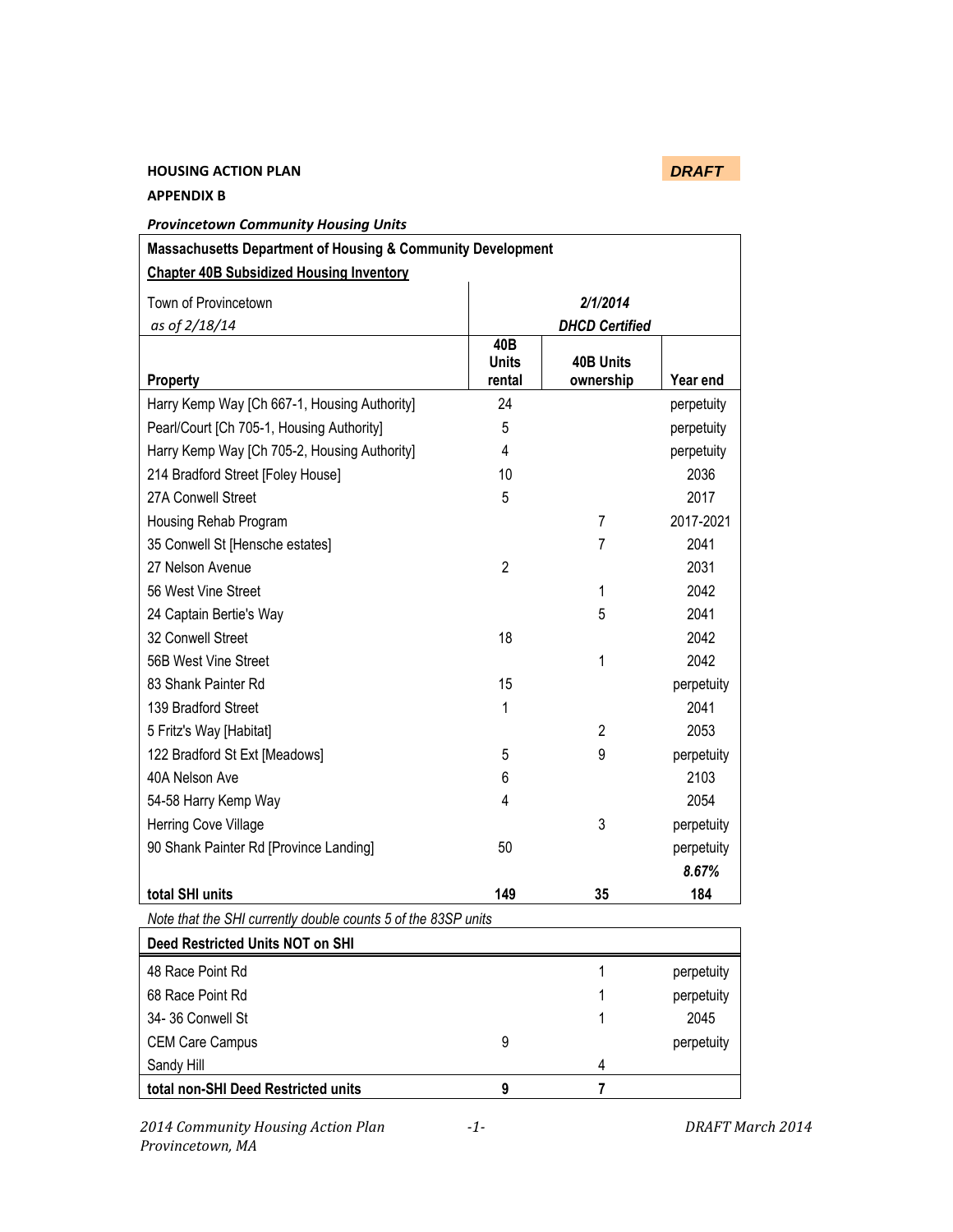**GRAND TOTAL 158 42 200**

**Affordable Housing Tax Exemption**

| <b>Fiscal</b><br>Year | No.<br><b>Properties</b> | No.<br><b>Units</b> | Tax<br><b>Amount</b> |
|-----------------------|--------------------------|---------------------|----------------------|
| 2004                  | 21                       | 46                  | \$32,110             |
| 2005                  | 31                       | 55                  | \$51,902             |
| 2006                  | 25                       | 56                  | \$48,955             |
| 2007                  | 30                       | 60                  | \$57,167             |
| 2008                  | 33                       | 63                  | \$70,103             |
| 2009                  | 31                       | 61                  | \$64,620             |
| 2010                  | 25                       | 54                  | \$50,606             |
| 2011                  | 24                       | 46                  | \$49,707             |
| 2012                  | 23                       | 43                  | \$46,723             |
| 2013                  | 24                       | 92                  | \$60,728             |

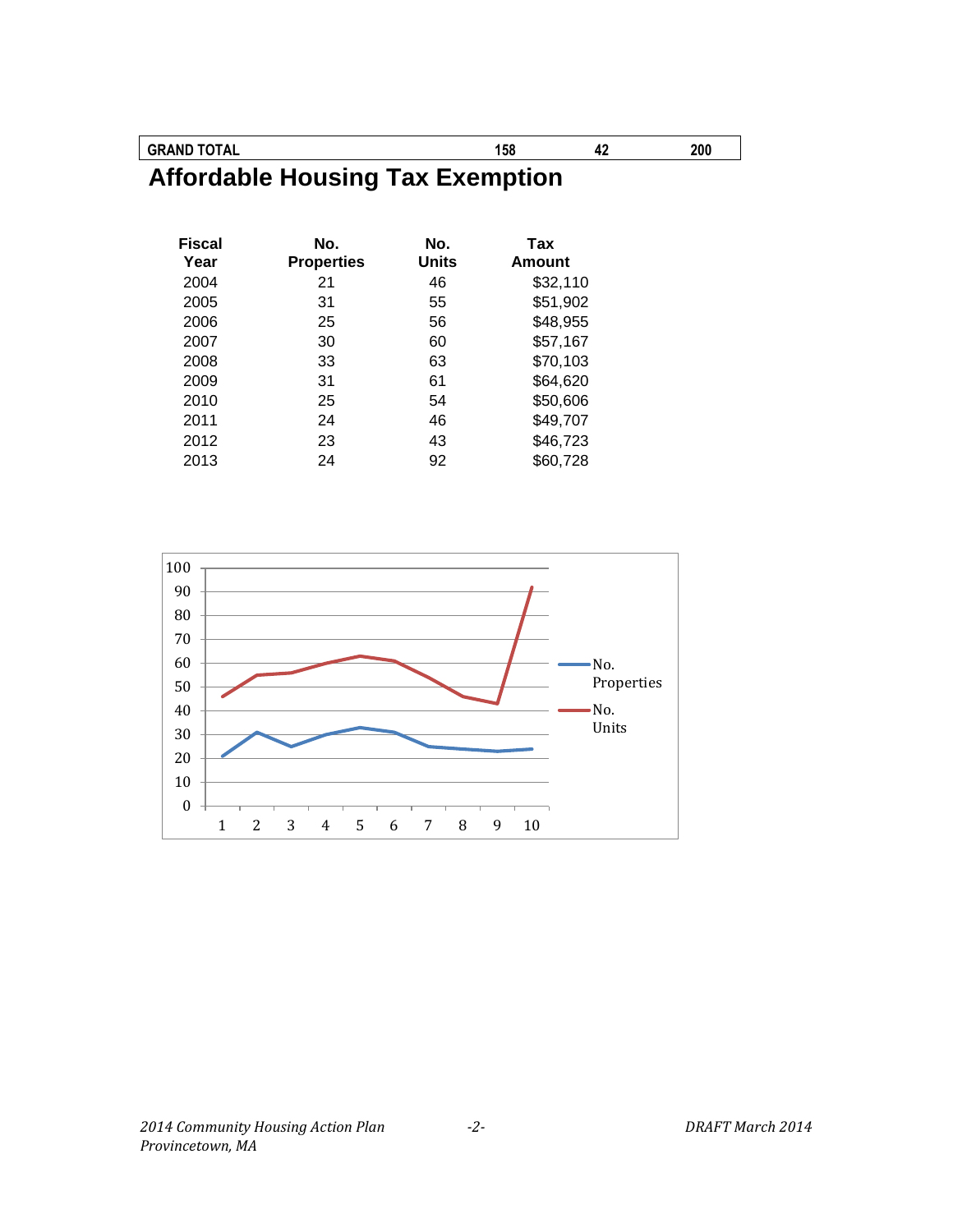**Appendix C 2013 Provincetown Housing Needs Assessment by John Ryan, Development Cycles**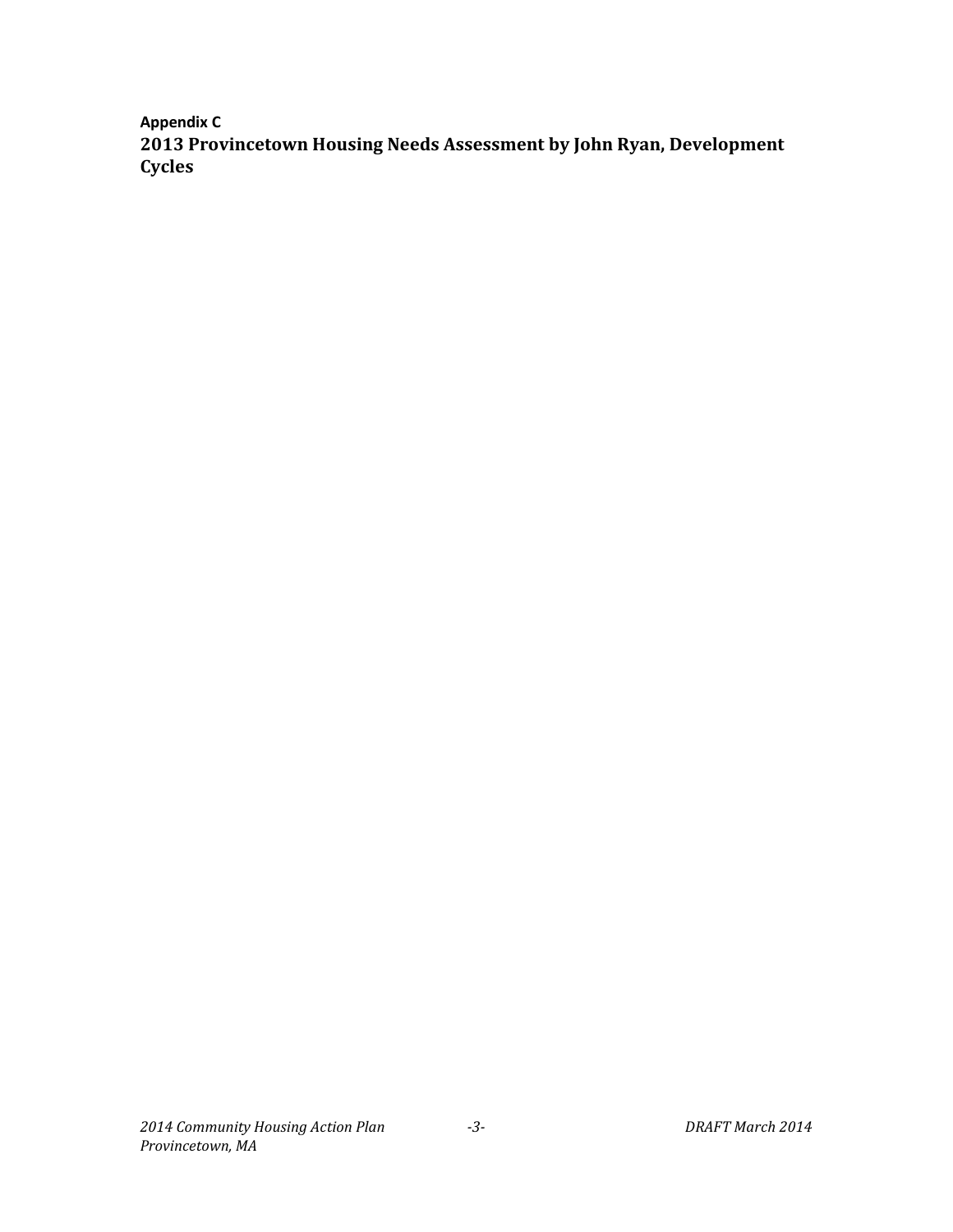#### **Appendix D**

#### **MATRIX OF PROPOSED COMMUNITY HOUSING ACTIONS Provincetown, MA 2014**

| Leverage Area                                                                                    | Action | Responsible<br>Party(ies) | Priority | Proposed<br><b>Start Date</b> | Proposed<br><b>End Date</b> |                      | <b>Funding Needed and Source</b><br>to Accomplish Action |
|--------------------------------------------------------------------------------------------------|--------|---------------------------|----------|-------------------------------|-----------------------------|----------------------|----------------------------------------------------------|
| Education                                                                                        |        |                           |          |                               |                             |                      |                                                          |
|                                                                                                  |        |                           |          |                               |                             |                      |                                                          |
| 1.1. Develop a broad housing education plan                                                      |        | CHC                       | High     | Mar-14                        | Ongoing                     | No                   |                                                          |
| 1.2. Identify resource/point of contact for housing<br>discrimination                            |        | <b>CHC</b>                | Mod      | Mar-14                        | Ongoing                     | No                   |                                                          |
| <b>Housing Development</b>                                                                       |        |                           |          |                               |                             |                      |                                                          |
| 2.1 Accelerate efforts to expand Maushope Senior Housing                                         |        | PHA                       | Mod      | Mar-14                        | 2018                        | Yes; \$?<br>Million  | DHCD, CPA, Fundraising, Other                            |
| 2.2. Support accelerated CHR Stable Road development                                             |        | CHC, BOS,<br>legislators  | Mod      | Mar-14                        | 2016                        | Yes; $$?$<br>Million | DHCD, CPA, Barnstable Co. HOM<br>Consortium, MHP         |
| 2.3 Invite Habitat for Humanity Partnership                                                      |        | <b>CHC</b>                | High     | Mar-14                        | Jun-14                      | No <sup>1</sup>      |                                                          |
| 2.4 Update development potential of town-owned<br>properties                                     |        | Housing<br>Specialist     | High     | Mar-14                        | Dec-14                      | No <sup>1</sup>      | CD Dept., Assessor                                       |
| 2.5 Invite discussion of seasonal housing dormitory options                                      |        | <b>CHC</b>                | Mod      | Apr-14                        | ongoing                     | No <sup>1</sup>      |                                                          |
| 2.6 Invite Chamber, PBG, VSB, & businesses to discuss<br>assessment of need for seasonal housing |        | <b>CHC</b>                | Mod      | Apr-14                        | ongoing                     | No <sup>1</sup>      | Chamber, PBG, VSB, Businesses                            |
| Getting the Incentives Right                                                                     |        |                           |          |                               |                             |                      |                                                          |
| 3.1 Amend auxiliary unit by-law to reduce length of<br>restriction                               |        | PB                        | High     | Mar-14                        | Dec-14                      | No                   |                                                          |
| 3.2 Amend tax incentive bylaws                                                                   |        | <b>BOS</b>                | High     | Mar-14                        | Jun-14                      | No <sup>1</sup>      |                                                          |
| 3.3 Remove rental restrictions from special permits and<br>subdivision approvals                 |        | PB                        | Low      | $Oct-14$                      | Apr-15                      | No                   |                                                          |
| 3.4 Allow for a separate accessory dwelling for community<br>housing                             |        | PB                        | Mod      | $Oct-14$                      | Apr-15                      | No                   |                                                          |
| 3.5 By-law forgiving sewer betterment & other permitting<br>fees                                 |        | Town Planner              | Mod      | $Oct-14$                      | Apr-15                      | No <sup>1</sup>      |                                                          |
| 3.6 Create a mechanism to subsidize the cost of community<br>housing rehabilitation              |        | CHC, CPC                  | Mod      | $Oct-14$                      | Apr-15                      | No <sup>1</sup>      |                                                          |
| 3.7 Update Local Comprehensive Plan                                                              |        | <b>BOS</b>                | Mod      | Apr-14                        | Jul-05                      | No <sup>1</sup>      |                                                          |
| Slowing the Loss of Year-Round Rental Stock                                                      |        |                           |          |                               |                             |                      |                                                          |
| 4.1 Prepare a report on legal avenues to reducing the<br>conversion                              |        | BOS, Town<br>Counsel      | High     | Mar-14                        | Jun-14                      | Yes;<br>unknown      | General Funds                                            |